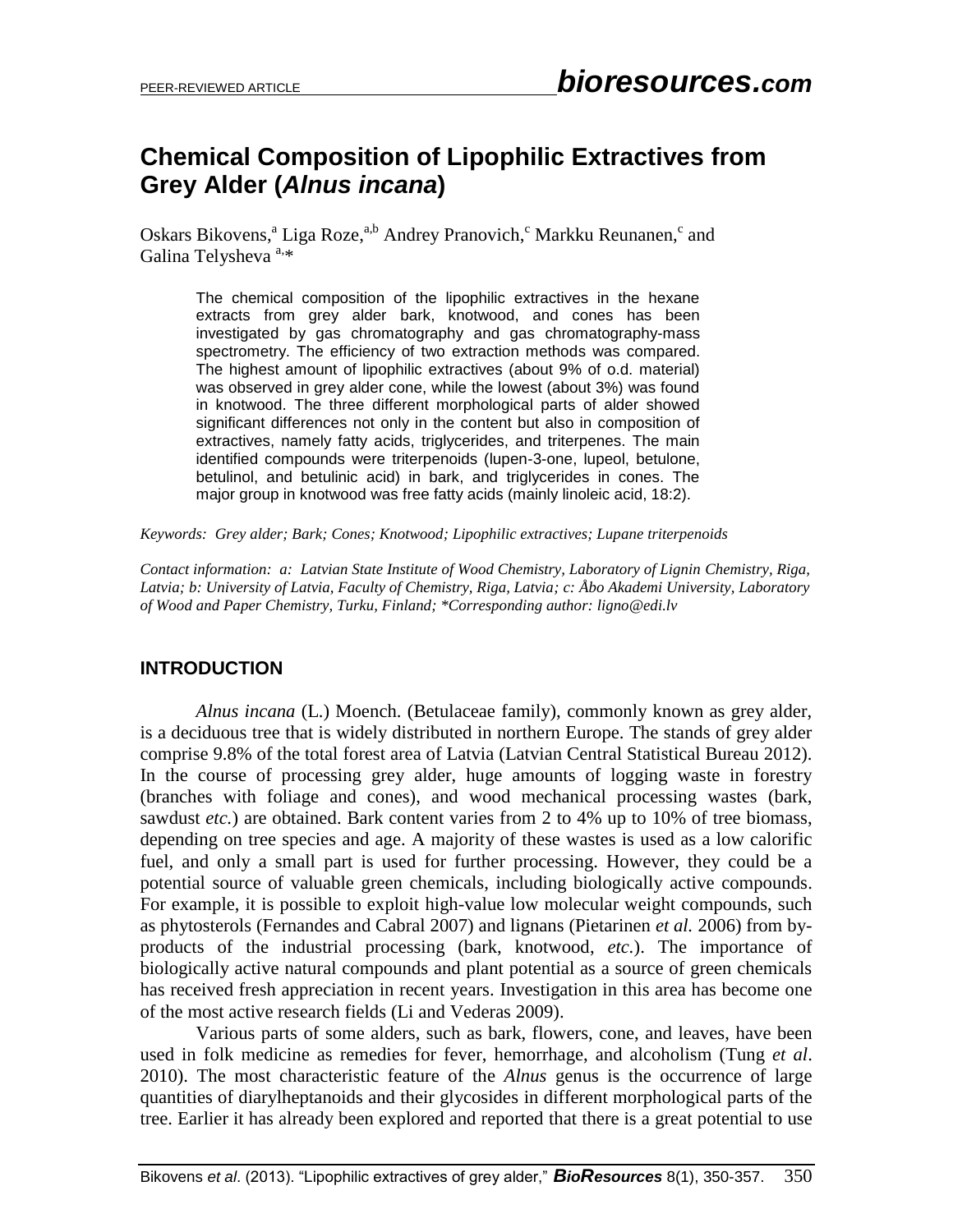grey alder bark as a source of green chemicals, namely, hydrophilic polyphenols – diarylheptanoids and condensed tannins (Felfoldi-Gava *et al*. 2012; Telysheva *et al*. 2011). The predominant diarylheptanoid in grey alder bark is oregonin, and its concentration can reach *ca.* 7% based on o.d. matter (Telysheva *et al*. 2011). However, for isolation of the mentioned hydrophilic polyphenols, a substantial amount of lipophilic extractives can also be obtained as a by-product. In the biorefinery context, it is necessary to consider the opportunity for application of lipophilic extractives in order to minimize waste streams.

The composition and amount of the extractives are dependent on tree species, morphological part of the tree, tree age, season, and location of tree in the forest. The extractives consist of mixtures of various components, from relatively low-molar-mass fatty acids to the higher molar-mass sterol esters and triglycerides. Various types of nonpolar plant secondary metabolites including free fatty acids, triterpenoids, sterols, and stilbenes have been found in stem wood, bark, flowers, and leaves of different *Alnus* species (Phan *et al*. 2011; Stutz and Burris 1951; Suga *et al*. 1972; Tori *et al*. 1995). It is known that physical properties and chemical composition of tree knots are different from those of stem wood. The composition of lipophilic extractives of grey alder knots has not been reported in detail before. Despite the wide distribution of grey alder, the number of studies of chemical composition of lipophilic extractives in its various morphological parts is low and fragmentary.

The aims of the present work are to analyze and compare the amount and chemical composition of lipophilic extractives in different morphological parts of grey alder, *i.e*. bark, cones, and living knotwood, using gas-chromatography (GC) and gas chromatography-mass spectrometry (GC-MS) before and after alkaline hydrolysis, in order to detect free and esterified components.

# **EXPERIMENTAL**

## **Materials**

Four healthy grey alder (*Alnus incana*) trees were felled in the central part of Latvia, Ogre district (N latitude 56° 49′, E longitude 24° 36′) in October 2010, at the age of approximately 30 years. The alder cones were randomly handpicked from the branches felled. The knotwood of living branches were sawn out from stems at the height of 3 to 6 m. Average branches diameter at the stem base was 3 to 4 cm. Stem bark was sampled from the same trees as knotwood.

All samples were air-dried at ambient temperature and ground before extraction using a Wiley mill to pass a 420 μm sieve.

## **Methods**

#### *Extraction*

All powdered samples (5 g) were extracted with *n*-hexane using two different extraction methods: Soxhlet and accelerated solvent extraction (ASE). The Soxhlet extraction was performed at ambient pressure for 8 h. ASE300 extractor (Dionex Corp.) was used for extraction with *n*-hexane at temperature 90°C, pressure 13.8 MPa, 3x5 min static cycles under nitrogen atmosphere. The hexane extracts were evaporated to dryness,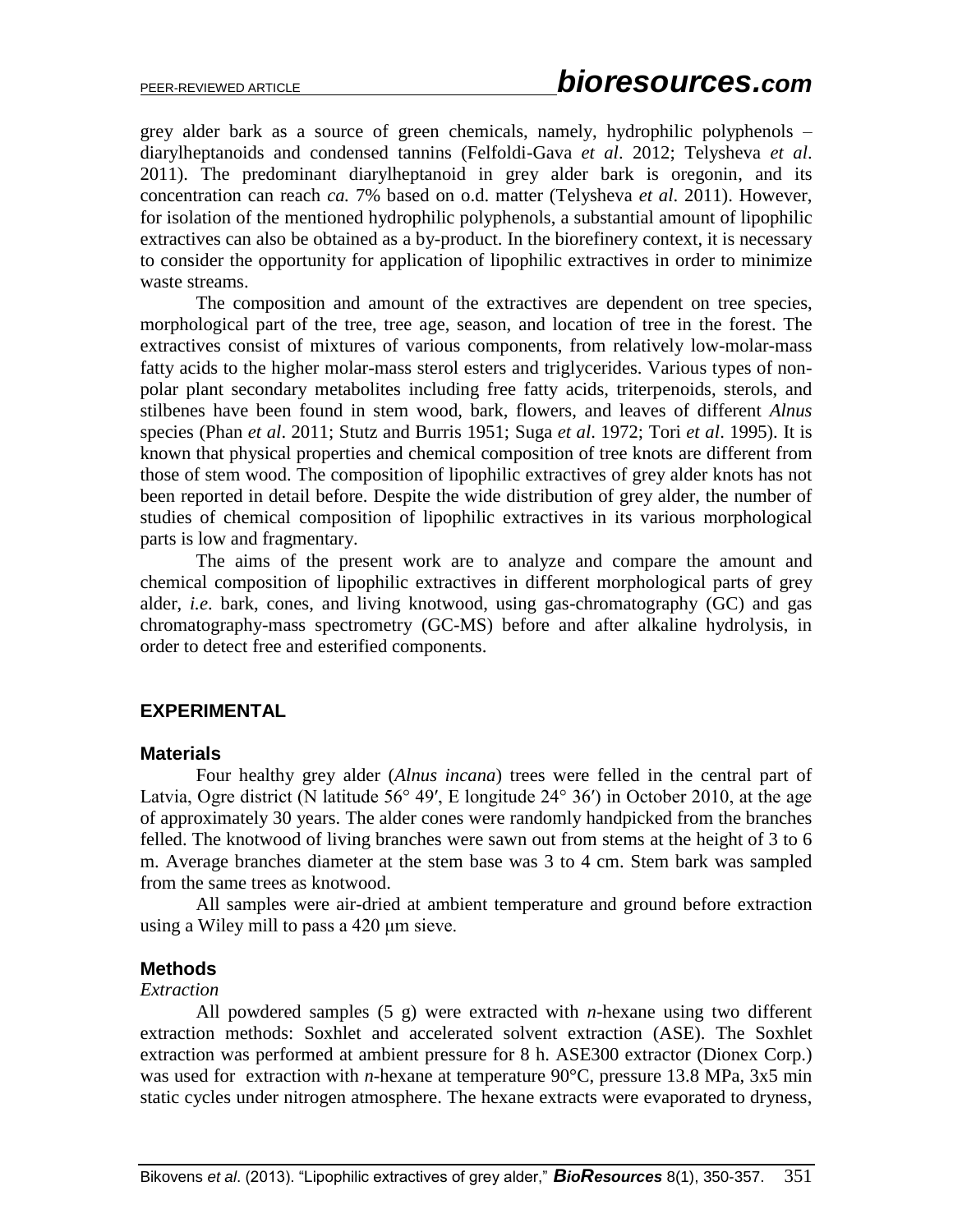and the extracts were weighed. Gravimetrical amounts were reported as weight percent (%) and calculated on an oven-dried matter (o.d.m.) basis.

#### *Alkaline hydrolysis and derivatization*

Alkaline hydrolysis of evaporated lipophilic extractives was performed using 0.5 M KOH solution in 90% aqueous ethanol. The solutions were allowed to stand for 5 h at 70°C. After this, distilled water was added. The solutions were acidified to pH *ca*. 3 with  $30\%$  H<sub>3</sub>PO<sub>4</sub>. The acid and neutral components were extracted three times with methyl *tert*-butyl ether. The organic fractions were combined and evaporated (Ekman 1983).

After evaporation, aliquots of hydrolyzed and non-hydrolyzed hexane extracts (*ca.* 0.5 mg) were silylated with 120 µL of pyridine:N,O-bis-trimethylsilyl trifluoroacetamide: trimethyl chlorosilane mixture (1:4:1 v/v/v) and kept at 70**°**C for 45 minutes. Then the sample was cooled down to room temperature before GC-MS analysis. The silylated derivatives were analyzed using GC-FID and GC-MS before and after hydrolysis as described below.

#### *GC-FID and GC-MS analysis*

Silylated fatty acids, fatty alcohols, sterols, and fatty acid monoglycerides were analyzed with a Perkin Elmer AutoSystem XL Gas Chromatograph with a flame ionization detector (GC-FID) using a 25 m x 0.20 mm i.d. column coated with crosslinked methyl polysiloxane (HP-1) with a film thickness of 0.11 µm (Ekman and Holmbom 1989). Cholesterol, 1,3-dihexadecanoyl-2-(*cis*-9-octadecenoyl)glycerol, heneicosanoic acid, and cholesteryl heptadecanoate were used as internal standards. No FID correction factors were used. Sterol esters, di-, and tri-glycerides were analyzed on a Perkin Elmer Clarus 500 Gas Chromatograph using a 6 m x 0.53 mm i.d. DB-1 column covered with a film of 0.15 µm thickness (Örså and Holmbom 1994). The limit of quantification was about 0.01 mg/g. Therefore, compounds present in samples at lower amounts could be detected only qualitatively, and their presence is designed as "trace" in the Table 2. Identification of individual components was performed using GC with a mass spectrometric detector (HP 6890-5973 GC-MSD instrument) and a similar 25 m HP-1 GC column as described above for analysis of the silylated components. The compounds were identified as silylated derivatives, by comparing their retention times and mass spectra with the GC-MS spectral library, and data from the literature (Ekman 1983). All results, given in mg/g, are calculated on an oven-dried matter (o.d.m.) basis.

All quantitative analysis were performed in triplicate, and the variability between analyses was lower than 5%.

## **RESULTS AND DISCUSSION**

The yields of hexane extracts obtained with Soxhlet and ASE extraction are compared in Table 1. Both showed similar results; however, according to Shen and Shao (2005), it could be expected that the Soxhlet method will give higher extraction efficiency for non-polar compounds. The highest gravimetric amount of lipophilic extractives (> 9% o.d.m.) was obtained from grey alder cones. It was found to be two times higher than other parts (Table 1). The stem wood contained lower amounts of extractives (0.9% o.d.m.) than knotwood, bark, and cones; therefore the chemical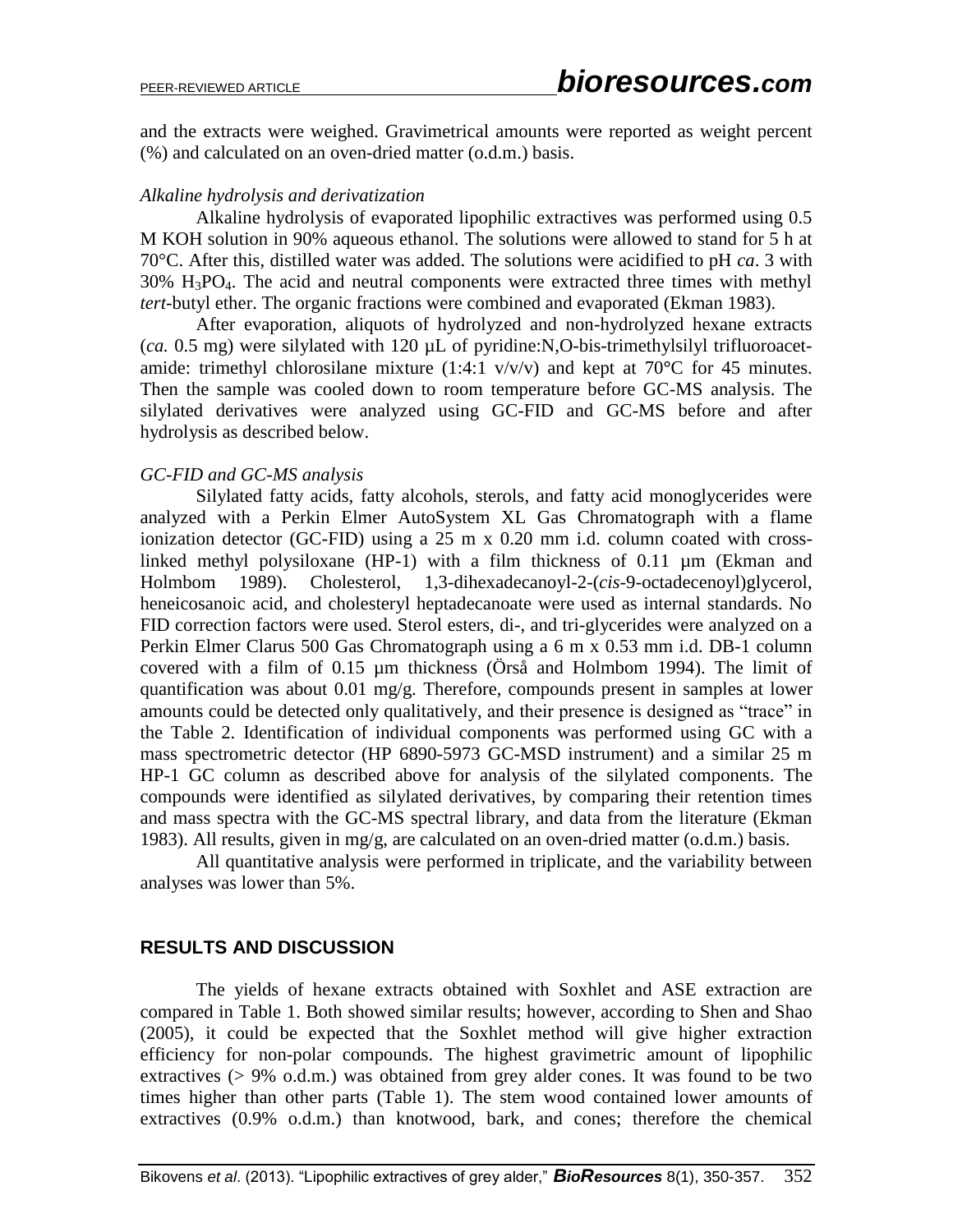composition of stem wood lipophilic extractives was not analyzed in detail in the present study.

|           | Soxhlet extraction | ASE extraction |
|-----------|--------------------|----------------|
| Bark      | $4.5 \pm 0.2$      | $4.4 \pm 0.1$  |
| Knotwood  | $3.2 \pm 0.1$      | $3.7 \pm 0.1$  |
| Stem wood | $0.9 \pm 0.1$      | $n.d.*$        |
| Cones     | $9.0 \pm 0.5$      | $9.5 \pm 0.2$  |

| <b>Table 1.</b> Yield of Lipophilic Extractives from Alnus incana (% of o.d.m. $\pm$ S <sub>n</sub> ) |  |  |  |  |  |  |  |  |  |
|-------------------------------------------------------------------------------------------------------|--|--|--|--|--|--|--|--|--|
|-------------------------------------------------------------------------------------------------------|--|--|--|--|--|--|--|--|--|

\* n.d. – not determined

The chemical composition of the hexane extracts showed significant differences in different parts of the alder. A chromatogram of the hexane extract is presented in Fig. 1, and qualitative and quantitative composition is shown in Table 2. Triterpenoids, sterol esters, fatty acids, and triglycerides were the main groups.



**Fig. 1.** GC chromatogram of lipophilic extractives of bark, knotwood, and cones of *Alnus incana* (short column, 6m). Internal standards: Std 1 = heneicosanoic acid, Std 2 = cholesterol, Std 3 = cholesterol heptadecanoate, Std 4 = 1,3-dihexadecanoyl-2-(*cis*-9-octadecenoyl)glycerol

The triglycerides are the main storage lipids in plants, and they were accumulated in the cones. Pentacyclic lupane-type triterpenoids predominated in the extract of bark. The amount of free fatty acids was significantly higher in the extract of knotwood. Other compounds such as fatty alcohols and alkanes were present in small amounts in all samples.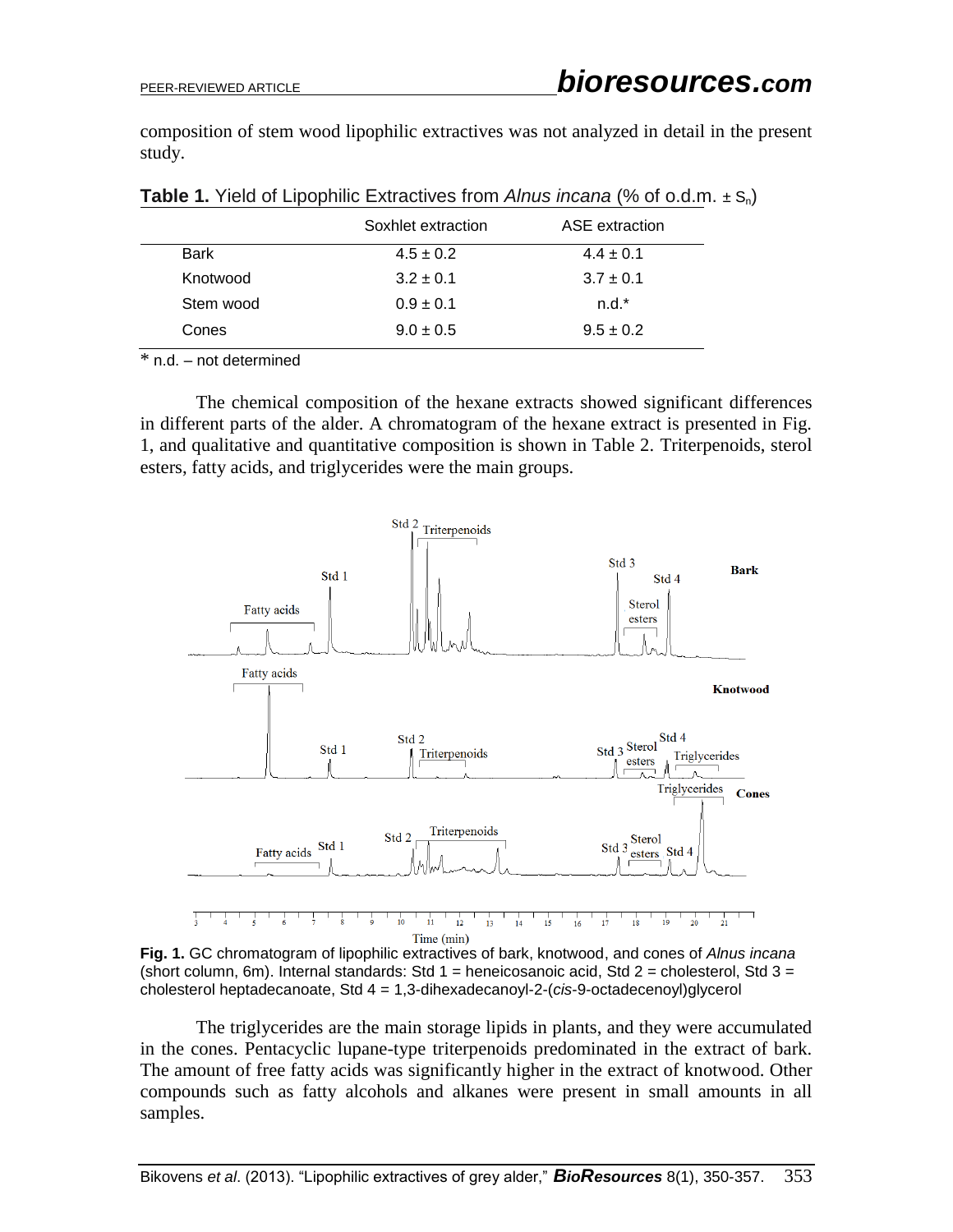| Rt, min      | $\alpha$ , $\beta$ of $\gamma$ <i>m</i> $\alpha$ o <i>m</i> $\alpha$ <i>m</i> $\alpha$<br>Compound | <b>Bark</b> | Knotwood       | <b>Cones</b> |
|--------------|----------------------------------------------------------------------------------------------------|-------------|----------------|--------------|
|              | Fatty acids (FA)                                                                                   |             |                |              |
|              | Saturated                                                                                          |             |                |              |
| 10.3         | Tetradecanoic acid                                                                                 | trace       | trace          | trace        |
| 13.2         | Hexadecanoic acid                                                                                  | 0.12        | 0.05           | trace        |
| 14.6         | Heptadecanoic acid                                                                                 | 0.01        | 0.01           | 0.05         |
| 16.0         | Octadecanoic acid                                                                                  | 0.02        | $\blacksquare$ | trace        |
| 18.5         | Eicosanoic acid                                                                                    | 0.01        | 0.01           | 0.01         |
| 20.9         | Docosanoic acid                                                                                    | 0.02        | 0.02           | 0.02         |
| 23.1         | Tetracosanoic acid                                                                                 | 0.01        | 0.01           | 0.04         |
| 25.2         | Hexacosanoic acid                                                                                  | 0.01        | trace          | 0.01         |
|              | Unsaturated                                                                                        |             |                |              |
| 12.8         | Hexadecenoic acid                                                                                  | 0.01        | 0.01           | trace        |
| 15.4         | Octadecadienoic acid                                                                               | 0.33        | 3.97           | 0.13         |
| 15.5         | Octadec-9-enoic acid                                                                               | 0.08        | 0.15           | 0.04         |
| 15.6         | Octadec-11-enoic acid                                                                              | 0.03        | 0.04           | 0.01         |
| 18.1         | Eicosenoic acid                                                                                    | trace       | 0.01           | trace        |
|              | Other fatty acids                                                                                  |             |                |              |
| 18.3         | Hydroxyoctadecadienoic                                                                             | 0.11        | 0.05           | 0.01         |
|              | acid                                                                                               |             |                |              |
| 25.6         | 1,22-Docosanedioic acid                                                                            | 0.02        | 0.01           | 0.03         |
|              | <b>Sum FA</b>                                                                                      | 0.78        | 4.34           | 0.35         |
|              | <b>Fatty alcohols (FAI)</b>                                                                        |             |                |              |
| 20.0         | Docosan-1-ol                                                                                       | 0.01        | trace          | 0.02         |
| 22.2         | Tetracosan-1-ol                                                                                    | 0.01        | trace          | 0.03         |
| 24.4         | Hexacosan-1-ol                                                                                     | trace       |                | 0.06         |
|              | Sum FAI's                                                                                          | 0.02        | trace          | 0.11         |
|              | <b>Glycerides</b>                                                                                  |             |                |              |
| 20.5         | Hexadecanoyl                                                                                       | 0.01        | trace          | 0.01         |
|              | monoglycerol                                                                                       |             |                |              |
| 22.3         | Octadecadienoyl                                                                                    | 0.01        | 0.03           | 0.01         |
|              | monoglycerol                                                                                       |             |                |              |
| *<br>$\star$ | Diglycerides                                                                                       | 0.02        | 0.02           | 0.2          |
|              | Triglyceride                                                                                       |             | 0.86           | 4.75         |
|              | Sum glycerides                                                                                     | 0.04        | 0.91           | 4.97         |
|              | <b>Other components</b>                                                                            |             |                |              |
| 24.7         | Tocopherol                                                                                         | trace       | trace          | 0.03         |
| 21.6         | Heptacosane                                                                                        | trace       | trace          | 0.06         |
|              | Triterpenes                                                                                        |             |                |              |
| 27.6         | Lupen-3-one                                                                                        | 0.75        |                | 0.96         |
| 28.4         | Lupeol                                                                                             | 0.34        | trace          | 0.56         |
| 29.4         | <b>Betulone</b>                                                                                    | 0.04        | trace          | 0.01         |
| 30.0         | <b>Betulinol</b>                                                                                   | 0.16        | 0.01           | 0.02         |
| 30.2         | <b>Betulinic Acid</b>                                                                              | 0.24        | 0.01           | 0.03         |
|              | <b>Sum triterpenes</b>                                                                             | 1.53        | 0.02           | 1.58         |
|              | <b>Sterols</b>                                                                                     |             |                |              |
| 28.0         | Sitosterol                                                                                         | 0.22        | 0.04           | 0.19         |
|              | <b>Total sum</b>                                                                                   | 2.6         | 5.3            | 7.4          |

**Table 2.** Chemical Composition of Hexane Extracts of Different Morphological Parts of *Alnus incana* (g/kg of o.d.m.)

\* - were determined on short (6 m) column. Rt. - diglycerides: 15.6 min, triglycerides: 19.5-21 min.

The major groups of compounds identified in the bark lipophilic extracts were lupane-type triterpenoids (lupeol [lup-20(29)-en-3β-ol], lupen-3-one, betulinol [lup-20(29)-ene-3β,28-diol], betulone, and betulinic acid), sterol esters, and fatty acids,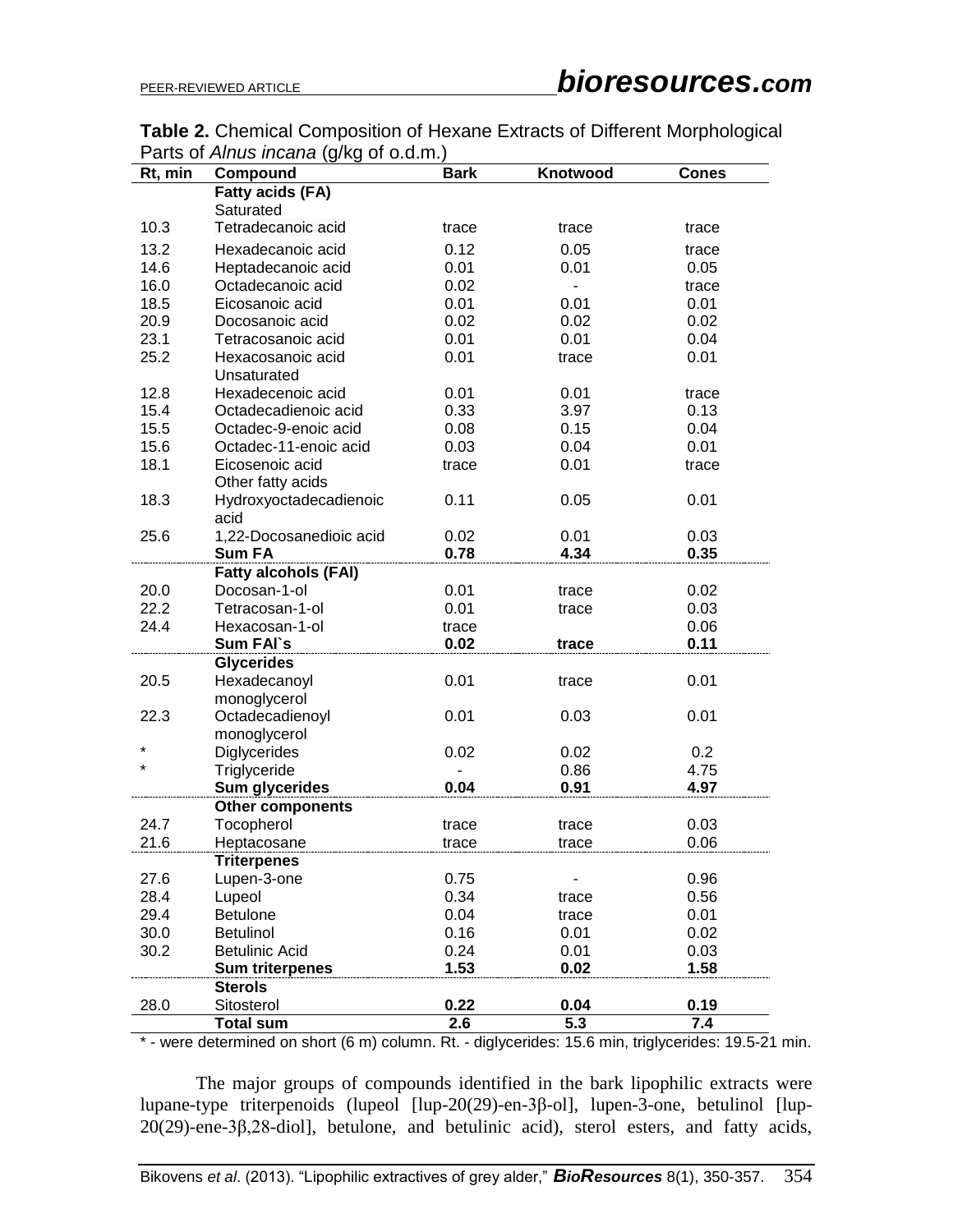followed by minor amounts of diglycerides and aliphatic alcohols. The chemical composition profile of grey alder bark lipophilic extract was similar to that previously reported for common alder (*Alnus glutinosa*) (Felfoldi-Gava *et al*. 2009). However, the yield of lipophilic extractives (*ca.* 4.5%, Table 1) found for *A. incana* bark was higher in comparison with values (*ca.* 2.3% and 3.5%) reported for *A. glutinosa* (Felfoldi-Gava *et al*. 2009, 2012).

The knotwood extract contained the highest amounts of free fatty acids: *ca.* 80% of all identified compounds (Table 2). The short-chain fatty acids (C14-C20) predominated over the long-chain fatty acids (C22-C26). Octadecadienoic or linoleic acid was the dominating fatty acid. The profile of fatty acids in grey alder knotwood was similar with the composition in trees of the Betulaceae family relative to fatty acid composition (Freire *et al*. 2006). Various glycerides were the second largest group of compounds identified in lipophilic extract of knotwood.

The quantitative characteristics of lipophilic extractives of grey alder cone showed that triglycerides were the major group of compounds. Triglycerides constituted about 60% of all GC-eluted and identified compounds in the grey alder cones. Triterpenoids was the second most abundant group of compounds, accounting for about one-fifth part of all identified lipophilic compound of grey alder cones. Chemical composition of alder cone and bark triterpenes were similar, but cones contained slightly larger amounts of lupen-3-one and lupane than the bark.



**Fig. 2.** Major groups of compounds in the hexane extract of *Alnus incana* before (BH) and after (AH) alkaline hydrolysis (mg/g of o.d.m.)

All extracts were hydrolyzed in order to estimate the concentration of esterified compounds. A large increase in the total amount of free fatty acids detected by GC-MS was the result of alkaline hydrolysis of esters. Fatty alcohols represented a small portion of the total extractives analyzed by GC-MS before and after hydrolysis. These results provide evidence of the presence of significant amounts of esterified compounds, such as di- and triglycerides and also sterol esters, in the original extracts.

The total amount of pentacyclic lupane-type triterpenoids in bark and cones were almost the same (1.5 to 1.6 g/kg). They are well known as biologically active compounds (Jagan and Chinthalapally 2012; Wal *et al*. 2011). Triterpenoid content in grey alder bark and cones is lower in comparison with values reported for barks of industrially important *Betula* (up to 92 g/kg of lupeol) (Diouf *et al.* 2009) and *Eucalyptus* species (4.5 to 21.6 g/kg) (Domingues *et al.* 2011), but taking into account that grey alder bark contain significant amounts of valuable diarylheptanoids and tannins, it could be possible to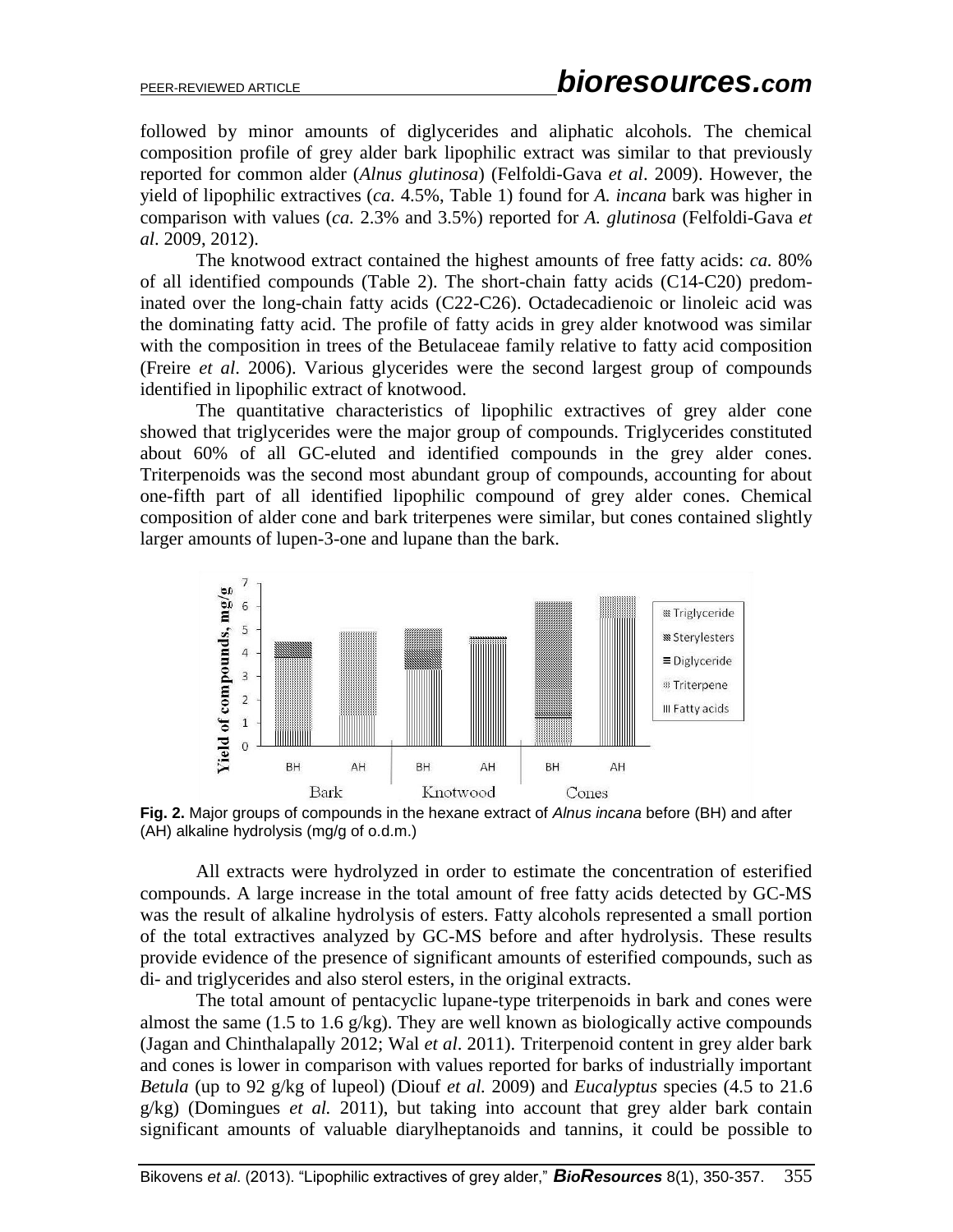develop further processing to obtain triterpenoids from grey alder bark in the context of bark biorefinery with extraction of value-added diarylheptanoids and tannins (Telysheva *et al*. 2011).

The obtained results create background for future development of grey alder bark biorefinery with additional usage of isolated extractives for their possible application in medicine, cosmetics, and as bioactive agents in the pharmaceutical industry.

# **CONCLUSIONS**

The yields of the hexane extractives from various morphological parts of *Alnus incana* were found to differ significantly. The highest content of these extractives (about 9% of o.d. material) was observed in the cones, while the lowest (about 3%) was found in knotwood.

The main group of lipophilic extracts found in the cones was triglycerides, whereas the main group in knotwood extract was free fatty acids (mainly, octadecadienoic or linoleic acid). The dominant groups identified in the bark lipophilic extract were triterpenoids: lupen-3-one, lupeol, betulone, betulinol, and betulinic acid. Sterol esters, fatty acids, di-, tri-glycerides, and aliphatic alcohols were found in minor amounts.

The bark could represent a prospective raw material for producing valuable chemicals. Pentacyclic lupane-type triterpenoids, known as high potential biological active substances, could be obtained as by-products of diarylheptanoid and/or tannin extraction from alder bark.

# **ACKNOWLEDGMENTS**

The research was financially supported by Latvian National Programme Nr. 2010.10-4/VPP5 subproject "High value added functional products and chemicals from bark" and the European Social Fund within the project "Support for Doctoral Studies at University of Latvia" No 2009/0138/1DP/1.1.2.1.2/09/IPIA/VIAA/004.

# **REFERENCES CITED**

- Diouf, P.N., Stevanovic, T., and Boutin. Y. (2009). "The effect of extraction process on polyphenol content, triterpene composition and bioactivity of yellow birch (*Betula alleghaniensis* Britton) extracts," *Ind. Crops Prod*. 30, 297-303.
- Domingues, R. M. A., Patinha, D. J. S., Sousa, G. D. A., Villaverde, J. J., Silva, C. M., Freire, C. S. R., Silvestre, A. J. D., and Pascoal Neto, C. (2011). "*Eucalyptus* biomass residues from agro-forest and pulping industries as sources of high-value triterpenic compounds," *Cellul. Chem. Technol*. 45, 475-481.
- Ekman, R. (1983). "The suberin monomers and tritermenoids from the outer bark of *Betula verrucosa* Ehrh.," *Holzforschung* 37, 205-211.
- Ekman, R., and Holmbom, B. (1989). "Analysis by gas chromatography of the wood extractives in pulp and water samples from mechanical pulping of spruce," *Nord. Pulp Pap. Res. J.* 4, 16-24.